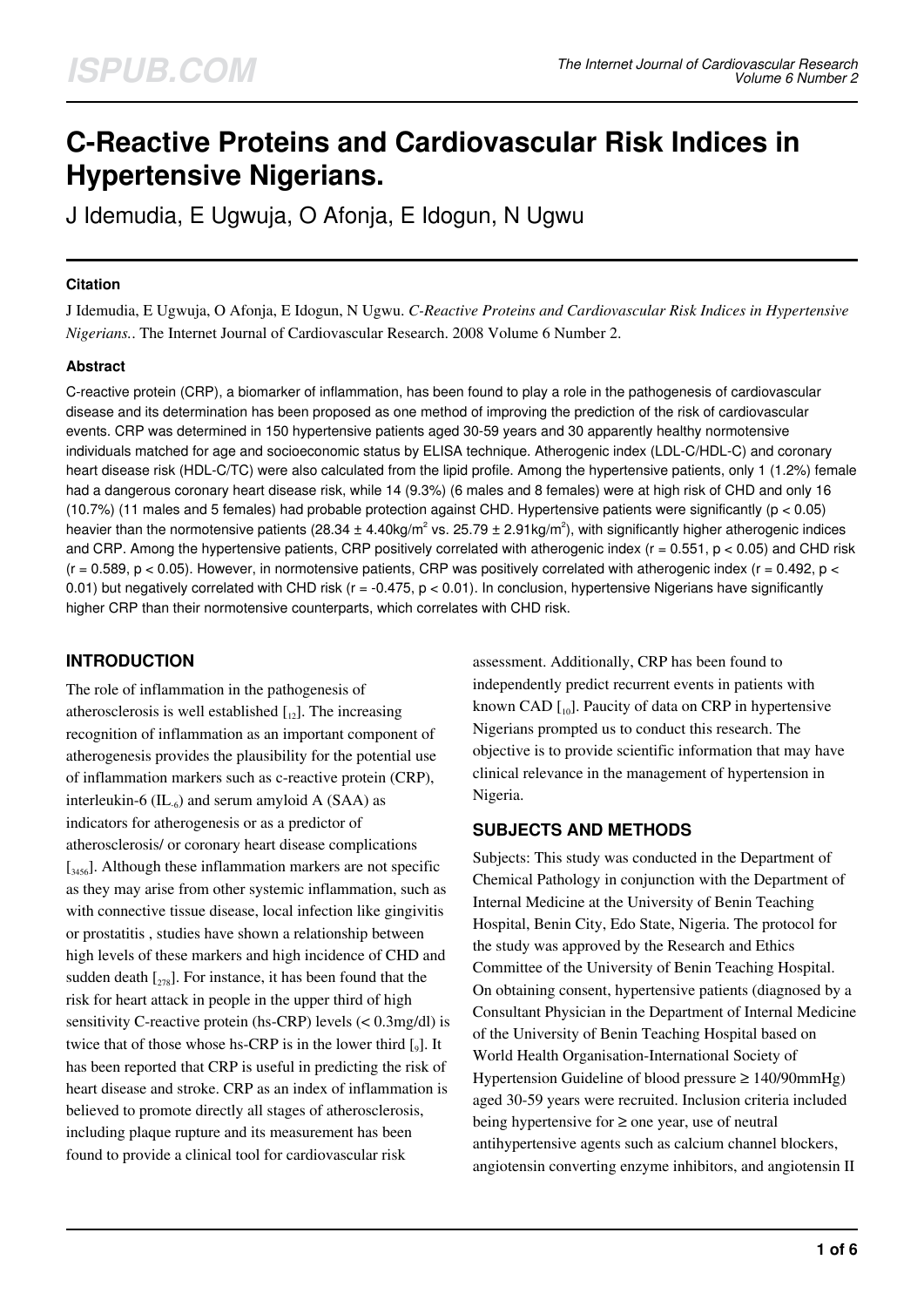receptor blockers. Excluded from the study were patients with diabetes mellitus, taking oral contraceptives, taking thiazide and/or beta-blockers, taking lipid lowering drugs and patients with systemic inflammation or systemic infections. Socio-demographic data were obtained by semistructural questionnaire administered by one of the authors (JOI). One hundred and fifty (150) hypertensive patients were recruited while thirty age and socio-economically matched apparently healthy normotensive subjects served as the control. Height and weight were measured with the subject in light clothes without shoes, and BMI (Kg/m2) was calculated. Six millilitres (6.0ml) of venous blood samples were collected between 08.00-10.00 hours after 8-12 hours overnight fasting of which 3ml were dispensed into dry plain bottle and 3ml into EDTA bottle respectively. Serum and plasma were extracted from clotted and retracted blood in the dry plain bottle and the EDTA anticoagulated blood respectively after centrifugation at 2000g for 5 minutes.

# **BIOCHEMICAL ASSAYS**

Lipid profile: Serum total cholesterol and plasma triglyceride concentrations were determined by enzymatic colorimetric assay as described previously  $\begin{bmatrix} 1 & 0 \\ 0 & 1 \end{bmatrix}$ . Plasma HDL-cholesterol was determined enzymatically after precipitation of other lipoprotein as described by  $[13]$ , while LDL-cholesterol was calculated using Friedewald equation [14] Atherogenic index (LDL-C/HDL-C) and coronary heart disease risk (HDL-C/TC) were calculated. All samples were analysed within 24 hours after collection.

# **CRP ASSAY**

Principe: Serum C-reactive protein was analysed by enzymelinked immunosorbent assay technique  $\left[1,5\right]$ . High sensitivity-CRP ELISA method is based on the principle of solid phase ELISA  $\left[\begin{smallmatrix} 1 & 0 \\ 0 & 1 \end{smallmatrix}\right]$  in which the CRP in the sample is sandwiched between immobilised monoclonal antibodies and anti-CRP antibodies in the enzyme conjugate solution. The washing off of the unbound labelled antibodies and reaction with tetramethylbenzidine (TMB) reagent lead to the development of colour, which intensity is proportional to the concentration of CRP in the sample.

Procedure: Briefly, 10µl of appropriately diluted CRP standard, samples and controls were dispensed into appropriately labelled microtitre wells (that have been brought to room temperature i.e. 20-25OC) after which 100µl of enzyme conjugate reagent was added, thoroughly mixed for 30 seconds and incubated at 20-25OC for 45 minutes. The wells were later washed for 5 times with

distilled water and properly dried by striking sharply on absorbent paper. 100µl of tetremethylbenzidine solution was then added to each well, gently mixed for 5 seconds and incubated at 20-25OC for 20 minutes. Thereafter, 100µl of 1N hydrochloric acid (stop solution) was added to each well, gently mixed for 30 seconds to stop the reaction and for the development of a yellow colour, the absorbance which was read with a microtitre well reader at 450 nm within 15 minutes. The concentration of CRP in milligram per decilitre (mg/dl) was calculated thus:

### **Figure 1**

# CRP (mg/dl) =  $A_s$  X Cst

Where;  $A_s$  is the absorbance for the samples or controls,  $A_{std}$ is the absorbance for the standard and  $C_{std}$  is the concentration for the standard. The assay was done in duplicates and the mean CRP calculated for each sample and control.

# **STATISTICAL ANALYSIS**

Statistical analyses were performed with Statistical Package for Social Science (SPSS) 7.5. Data were analyzed for mean and standard deviation. Proportions were expressed as percentage while comparison of mean plasma lipids were done with one-way analysis of variance (ANOVA) and association between CRP and atherogenic indices was determined by Pearson correlation analysis with significant level set at  $p < 0.05$ .

# **RESULTS**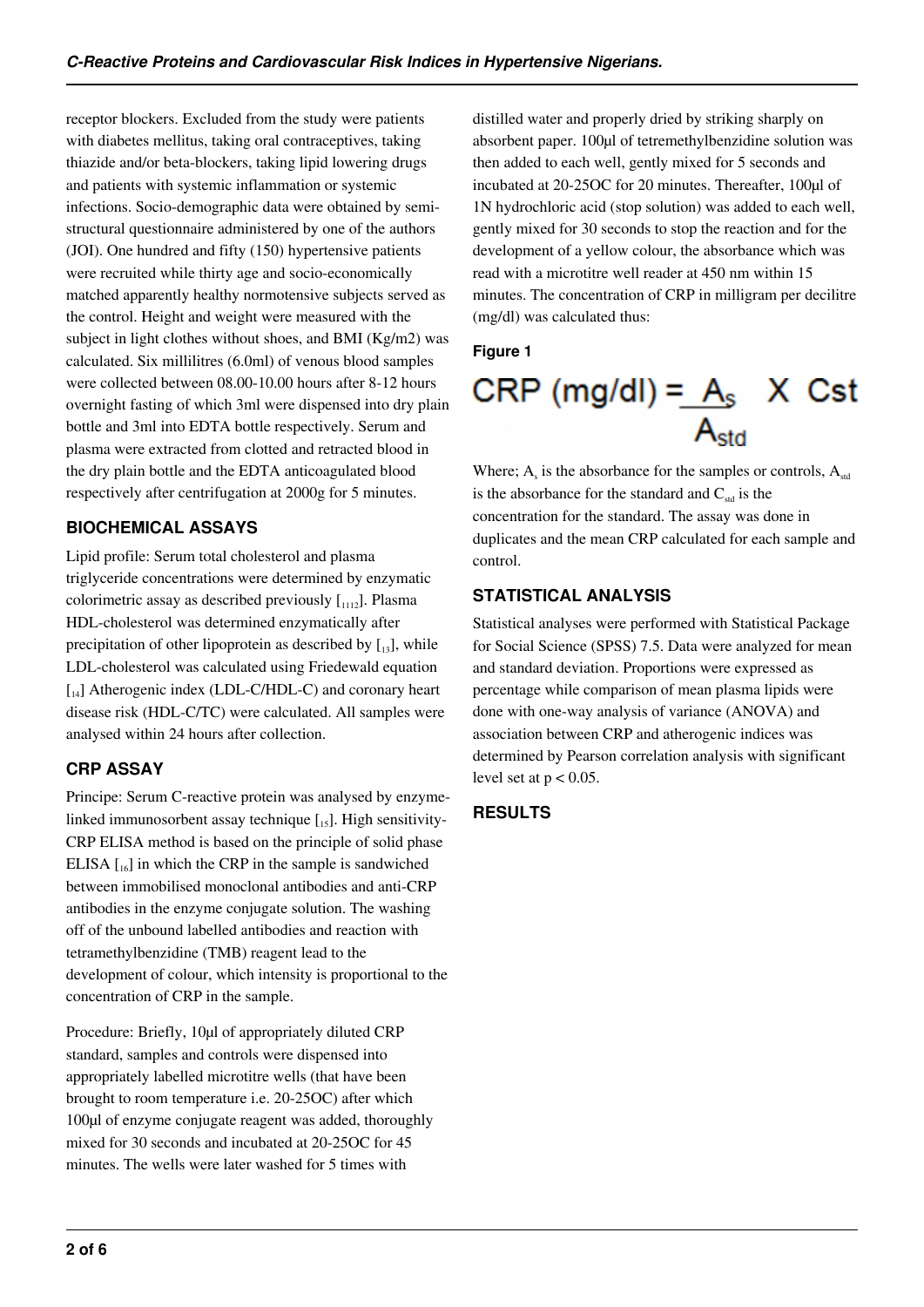#### **Figure 2**

Table 1: Characteristics of Hypertensive and Normotensive Patients (percentage in parenthesis)

| Hypertensive | Normotensive                                                               |                                                                            |
|--------------|----------------------------------------------------------------------------|----------------------------------------------------------------------------|
|              |                                                                            |                                                                            |
|              |                                                                            |                                                                            |
|              |                                                                            |                                                                            |
| 13(8.7)      | 5(16.7)                                                                    |                                                                            |
| 43 (28.7)    | 7(23.3)                                                                    |                                                                            |
| 53(35.3)     | 6(20)                                                                      |                                                                            |
| 22(14.7)     | 10(33.3)                                                                   |                                                                            |
| 7(4.7)       | 1(3.3)                                                                     |                                                                            |
| 12(8)        | 1(3.3)                                                                     |                                                                            |
|              |                                                                            |                                                                            |
| 138 (92)     | 20 (66.7)                                                                  |                                                                            |
| 9(6)         |                                                                            |                                                                            |
| 2(1.3)       |                                                                            |                                                                            |
| 1(0.7)       |                                                                            |                                                                            |
|              |                                                                            |                                                                            |
|              |                                                                            |                                                                            |
|              |                                                                            |                                                                            |
|              |                                                                            |                                                                            |
|              |                                                                            |                                                                            |
|              |                                                                            |                                                                            |
|              | $n = 150$<br>$46.8 \pm 8.2$<br>13(8.7)<br>36 (24)<br>52(34.7)<br>49 (32.7) | $N = 30$<br>$38.8 \pm 13.2$<br>10(33.3)<br>4(13.3)<br>10(33.3)<br>16(53.3) |

Table 1 shows the sociodemographic data of the subjects. While majority of both the normotensive and hypertensive patients were married, the latter were significantly  $(p < 0.05)$ older (46.8  $\pm$  8.2 vs. 38.8  $\pm$  13.2) and mainly businessmen. Of the 150 hypertensive patients, only 1 (1.2%) female had dangerous coronary heart disease risk while 14 (9.3%), made up of 6 males and 8 females, were at high risk of CHD. Only 16 (10.7%), 11 males and 5 females, had probable protection against CHD (table 2).

#### **Figure 3**

Table 2: Sex Related Distribution of Coronary Heart Disease Risk among Hypertensive and Normotensive Nigerians (percentage in parenthesis)

| Hypertensive |           |           | Normotensive |          |          |  |
|--------------|-----------|-----------|--------------|----------|----------|--|
| Male         | Female    | Total     | Male         | Female   | Total    |  |
|              | 1(1.2)    | 1(0.7)    | $\sim$       |          |          |  |
| 6(8.7)       | 8(9.9)    | 14(9.3)   |              |          |          |  |
| 23 (33.3)    | 29 (35.8) | 52 (34.7) | 2 (12.5)     | 4(28.6)  | 6(20)    |  |
| 29 (42)      | 38 (46.9) | 67(44.7)  | 9(56.3)      | 6(42.9)  | 15 (50)  |  |
| 11 (15.9)    | 5(6.2)    | 16(10.7)  | 5(31.3)      | 4(28.6)  | 9(30)    |  |
| 69 (100)     | 81 (100)  | 150 (100) | 16 (100)     | 14 (100) | 30 (100) |  |
|              |           |           |              |          |          |  |

From table 3, the hypertensive patients were significantly (p  $< 0.05$ ) heavier than the normotensive patients (BMI = 28.34)  $\pm$  4.40kg/m2 vs. 25.79  $\pm$  2.91kg/m2) with significantly higher atherogenic indices (atherogenic index and coronary heart disease risk) and CRP.

#### **Figure 4**

Table 3: Comparison of BMI, CRP and Atherogenic Indices of Hypertensive and Normotensive Nigerians (mean  $\pm$  S.D)

|                                        | Hypertensive     | Non-hypertensive | p-value     |
|----------------------------------------|------------------|------------------|-------------|
| Parameters                             | $n = 150$        | $n = 30$         |             |
| BMI (kq/m <sup>2</sup> )               | $28.34 \pm 4.40$ | $25.79 \pm 2.91$ | 0.003"      |
| Atherogenic index (LDL-C/HDL-C)        | $2.28 \pm 1.28$  | $1.55 \pm 0.7$   | $0.003 +$ * |
| Coronary heart disease risk (HDL-C/TC) | $0.28 \pm 0.09$  | $0.34 \pm 0.09$  | 0.002"      |
| C-Reactive Protein (mg/dl)             | $0.18 \pm 0.1$   | $0.08 \pm 0.04$  | < 0.0001    |

Legend: BMI: Body mass index; HDL-C: High density lipoprotein cholesterol;<br>LDL-C: Low density lipoprotein cholesterol, TC: Total cholesterol \*p-value < 0.05 (significant).

Although the female hypertensive patients were significantly heavier than their male counterparts (BMI =  $29.29 \pm$ 4.79kg/m2 vs.  $27.24 \pm 3.62$ kg/m2), there was no significant difference in the atherogenic indices and CRP between the two sexes (table 4).

#### **Figure 5**

Table 4; Sex related comparison of BMI, Atherogenic indices and CRP in Hypertensive Nigerians (mean  $\pm$  S.D)

| Parameters                             |                  | Male $(n = 69)$ Female $(n = 81)$ | p-values  |
|----------------------------------------|------------------|-----------------------------------|-----------|
| BMI (kg/m <sup>2</sup> )               | $27.24 \pm 3.62$ | $29.29 \pm 4.79$                  | S'        |
| Atherogenic index (LDL-C/HDL-C)        | $2.35 \pm 1.40$  | $2.22 \pm 1.18$                   | NS        |
| Coronary heart disease risk (HDL-C/TC) | $0.28 \pm 0.09$  | $0.29 \pm 0.09$                   | <b>NS</b> |
| C-Reactive Protein (mg/dl)             | $0.17 \pm 0.10$  | $0.20 \pm 0.09$                   | <b>NS</b> |

Legend: BMI: Body mass index; HDL-C: High density lipoprotein cholesterol;<br>LDL-C: Low density lipoprotein cholesterol, TC: Total cholesterol

\*S - Significant (p value < 0.05). NS- Non-significant (p > 0.05).

Pearson correlation analyses showed that among the hypertensive patients, CRP positively correlated with atherogenic index ( $r = 0.551$ ,  $p < 0.05$ ) and CHD risk ( $r =$ 0.589, p < 0.05). However, in normotensive patients, CRP was positively correlated with atherogenic index  $(r = 0.492)$ ,  $p < 0.01$ ), but negatively correlated with CHD risk ( $r =$  $-0.475$ ,  $p < 0.01$ ).

#### **DISCUSSION**

This finding has shown that hypertensive Nigerians have significantly higher serum CRP than the normotensive individuals in the control group, which is independent of sex. This finding is consistent with previous findings by Ridker  $\left[\int_9\right]$ . The mean value of CRP of 0.08 mg/dl in the normotensive Nigerians is in accord with the findings in the study of the clinical application of CRP for cardiovascular disease detection and prevention in which hs-CRP levels below 0.1mg/dl carry a low risk of developing heart disease as against levels above 0.3mg/dl which carry a high risk for cardiovascular disease [<sub>9</sub>]. Although plasma lipid levels were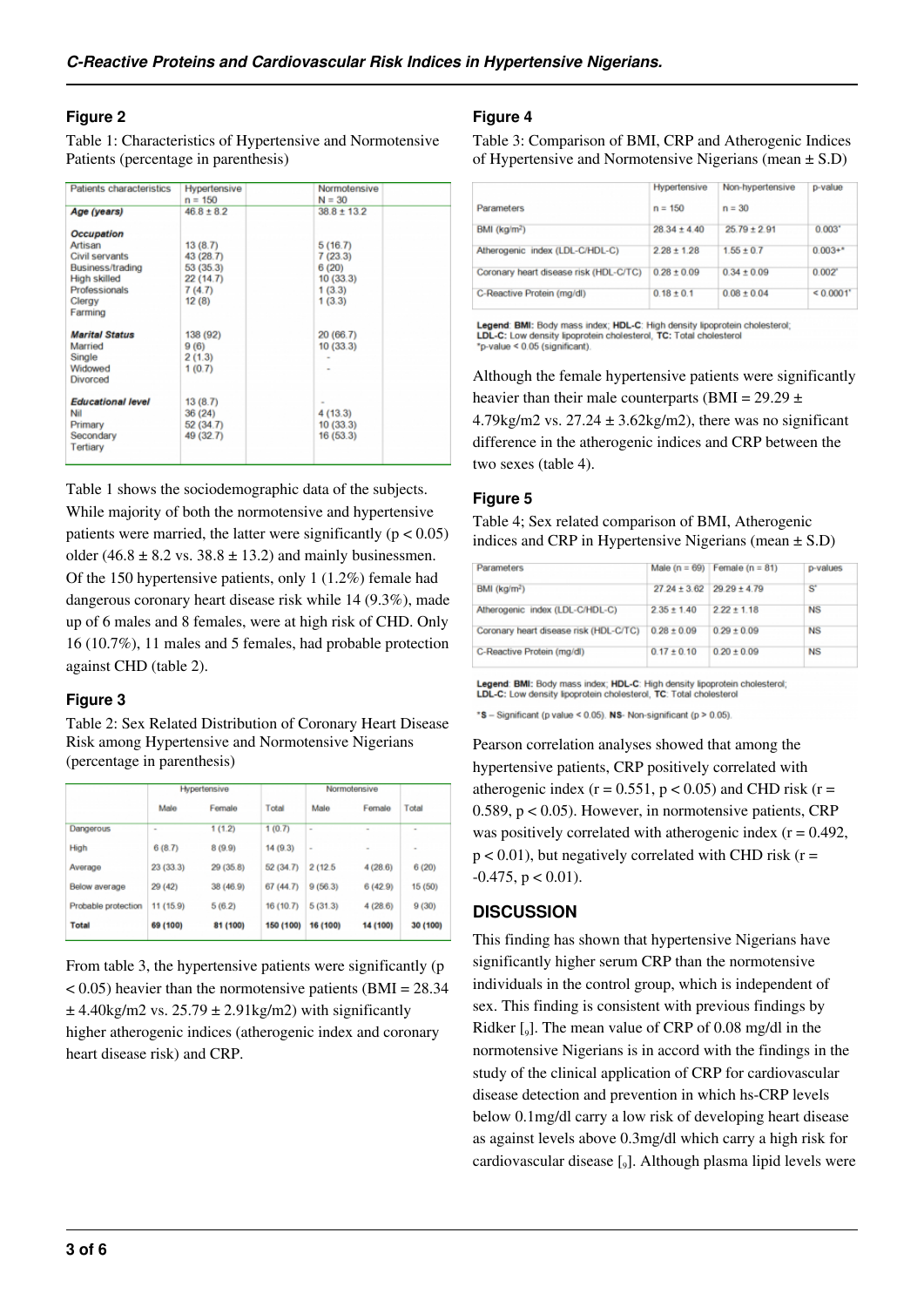more strongly associated with an increased risk than were inflammatory markers, elevated levels of inflammatory markers, particularly C-reactive protein, has been reported as a significant contributor to the prediction of coronary heart disease.  $\begin{bmatrix} 1 \\ 17 \end{bmatrix}$ .

In the present study the concentration of CRP though did not reach the value quoted for the high risk group, our subjects had significantly higher baseline value than the normotensive controls  $(0.18 \pm 0.1 \text{ vs. } 0.08 \pm 0.04, \text{ p} <$ 0.001). It could be argued that the lower level of CRP recorded in this study compared to quoted values for high risk group could be due to genetic variation. A multiethnic case–control study of postmenopausal women provides evidence that common genetic variants in the CRP gene are substantially associated with plasma hsCRP concentrations, suggesting ethnic variations in these associations  $[I_8]$ . This also corroborated earlier study among the Japanese in which the hs-CRP cut-off point for high-risk of future development of CHD was much lower than that for Western populations  $\left[19\right]$ . It has also been postulated that high-sensitivity CRP associates more closely with ischemic stroke than with CHD and that concomitant evaluation of lipid levels and hs-CRP may improve risk assessment for stroke as well as CHD  $\left[\begin{smallmatrix}20\end{smallmatrix}\right]$ . Lack of significant difference in CRP levels between male and female hypertensive individuals in the present study corroborates earlier findings  $\left[\begin{smallmatrix}321\end{smallmatrix}\right]$ .

CRP has been described as one of the most powerful independent predictors of myocardial infarction, stroke and vascular death in a variety of settings, with prognostic value extending across various ethnic groups and in men and women in different age groups  $\left[1,000\right]$ . Work by Ridker and colleagues  $\left[\begin{smallmatrix}3\end{smallmatrix}\right]$  demonstrated that CRP may be a better predictor of future cardiovascular events than low-density lipoprotein (LDL) cholesterol and that baseline CRP evaluation adds prognostic value to the conventional Framingham risk assessment. In fact the view of CRP being a surrogate marker rather than mediator of atherosclerosis has recently been revisited with the findings that CRP contributes to the substrate underlying lesion formation, plaque rupture, and coronary thrombosis  $[20]$ . This is corroborated by our findings of positive correlations between CRP and atherogenic indices. CRP has been found to induce adhesion molecule expression in human endothelial cells in the presence of serum, a finding that support the hypothesis that CRP may play a direct role in promoting the inflammatory component of atherosclerosis and present a potential target for the treatment of

atherosclerosis  $\left[\begin{smallmatrix} 2 \\ 2 \end{smallmatrix}\right]$ . Study has also confirmed the primary role of an inflammation in unstable angina as CRP levels remained elevated 3 months after hospital discharge  $\lceil_{23}\rceil$ . Evidence has shown that, even in apparently healthy subjects, there is good and consistent significant relationship (in all populations) between baseline hsCRP levels and risk of future cardiovascular events (stroke, peripheral vascular disease, sudden cardiac death and myocardial infarction)  $\lceil_{24}\rceil$ . In those with existing CVD, it has been shown to predict future cardiovascular events, including recurrent ischaemia, atrial fibrillation, death, stroke and percutaneous coronary intervention  $\left[2526\right]$ . Elevated CRP also appears to correlate with softer plaques that are more prone to rupture  $\lceil z_7 \rceil$  and early data suggest that it may be useful in targeting 'highrisk' patients who would most benefit from aggressive CVD prevention therapies, such as aspirin, statins and angiotensinconverting enzyme inhibitors  $[2829]$ . We therefore conclude that hypertensive Nigerians have elevated CRP which correlate with CHD risk than their normotensive counterparts, a finding that may help in the understanding and management of hypertension, which continues to be a major disease risk factor and burden on healthcare resources.

#### **References**

1. Tracy RP. Inflammation in cardiovascular disease. Circulation 1998; 97: 2000-2002. 2. Ross R. Atherosclerosis: an inflammatory disease. N Engl J Med. 1999; 340: 115–126. 3. Ridker PM, Rifai N, Rose L, Buring JE, and Cook NR. Comparison of C-reactive protein and low-density lipoprotein cholesterol levels in the prediction of first cardiovascular events. N Engl J Med 2002; 347: 1557-1565. 4. Danesh J, Collins R, Appleby P. Association of fibrinogen, C-reactive protein, albumin or leucocyte count with coronary heart disease: Meta-analyses of prospective studies. JAMA 1998; 279:1477-1482. 5. Koenig W, Sund M, Frohlich M, Fischer HG, Lowel H, et. al. C-reactive protein, a sensitive marker of inflammation, predicts future risk of coronary heart disease in initially healthy middle-aged men: results from the MONICA (Monitoring Trends and Determinants in Cardiovascular Disease) Asgsburg Cohort Study, 1984 to 1992. Circulation 1999; 99: 237-242.

6. Tsimikas S, Willerson JT, Ridker PM. C-reactive protein and other emerging blood biomarkers to optimize risk stratification of vulnerable patients. J Am Coll Cardiol. 2006; 47(8 Suppl): C19-31.

7. Albert CM, Ma J, Rifai N. Prospective study of C-reactive protein, homocysteine and plasma lipid levels as predictors of sudden cardiac death. Circulation 2002; 105: 2595-2599. 8. Pearson TA, Mensah GA, Alexander RW, Anderson JL. Markers of inflammation and cardiovascular disease: application to clinical and public health practice; a statement for health care professionals from the centres for disease control and prevention and the American Heart Association. Circulation 2003; 107: 499-511.

9. Ridker PM. Clinical application of C-reactive protein for cardiovascular disease detection and prevention. Circulation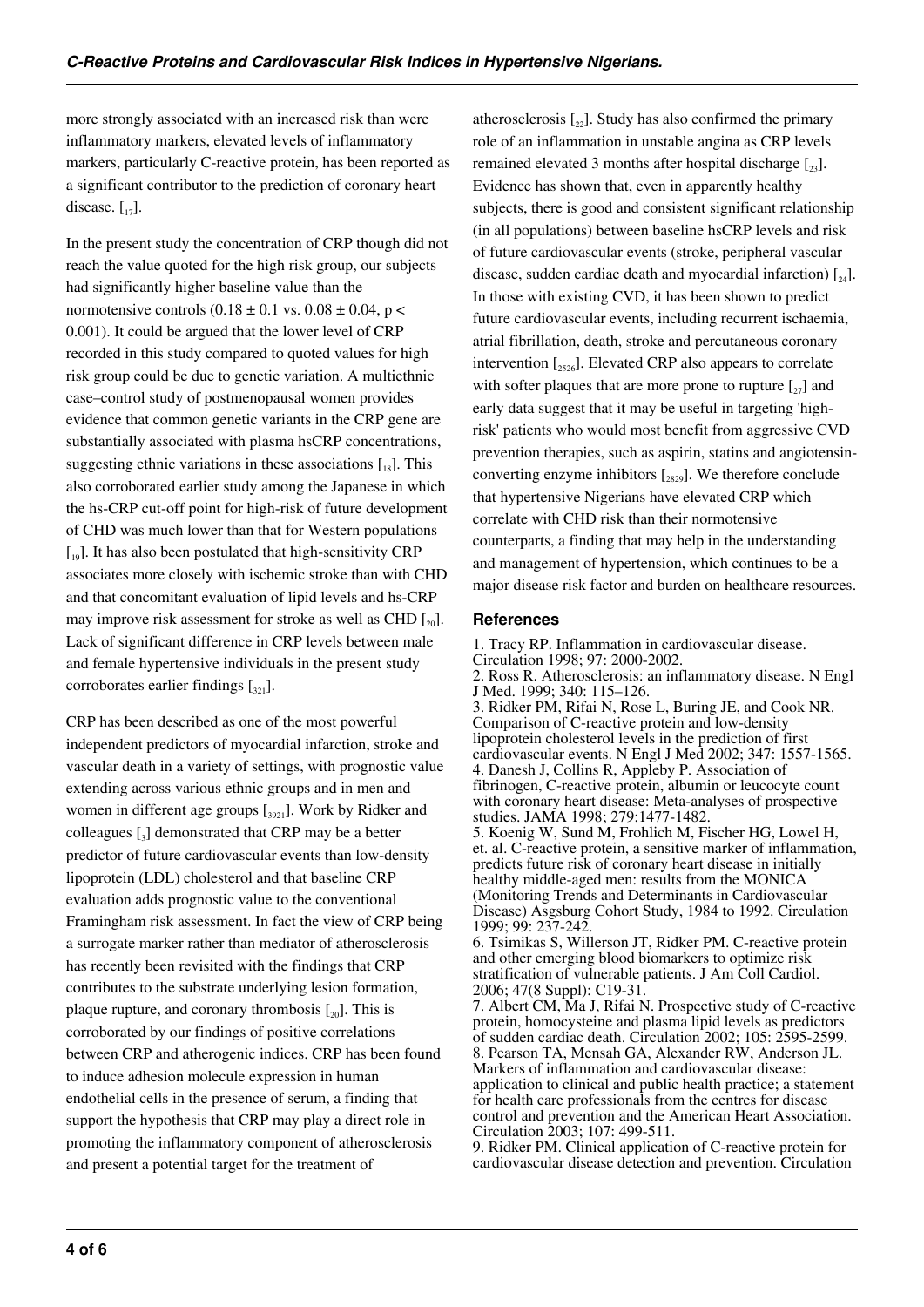2003; 107: 363-369.

10. Yeh ET. High-sensitivity C-reactive protein as a risk assessment tool for cardiovascular disease. Clin Cardiol. 2005; 28(9):408-12.

11. Siedel J, Hegele EO, Ziegenhorn J, Wahlefeld AW. Reagent for the enzymatic determination of total serum cholesterol with improved lipolytic efficiency. Clin Chem 1983; 29: 1075-1080.

12. Nagele U, Hagele EO, Sauer G, Wiedemann E, Lehmann P, Wahlefeld AW, Gruber W. Reagent for the enzymatic determination of serum total triglycerides with improved lipolytic efficiency. J Clin Chem Clin Biochem 1984; 22: 165-174.

13. Warnick GR, Benderson JM, Alberts JJ. Quantitation of high-density- lipoprotein subclass after separation by dextran sulphate and Mg2+ precipitation. Clin Chem 1982; 28: 1574. 14. Friedewald WT, Levy RI, Fredrickson DS. Estimation of the concentration of low-density-lipoprotein cholesterol in plasma without use of the preparative ultracentrifuge. Clin Chem 1972; 18: 499-502.

15. Whicher JT. BCR/IRMM reference material for plasma protein (CRM 470). Clin Biochem 1998; 31: 459-465. 16. Votila M et. al. Immunol methods 1981; 42: 11.

17. Pai JK, Pischon T, Ma J, Manson AE, Hankinson SE, Joshipura K, Curhan GC, Rifai N, Cannuscio CC, Stampfer MJ, Rimm EB. Inflammatory markers and the risk of coronary heart disease in men and women. N Engl J Med 2004; 351:2599-2610.

18. Lee CC, Song NYY, Hsu YH, Manson J, Nathan L, Tinker L, Liu S. Relation of genetic variation in the gene coding for C - reactive protein with its plasma protein concentrations: Findings from the Women's Health Initiative Observational Cohort. Clinical Chemistry 2009; 55: 351-360.

19. Arima H; Kubo M; Yonemoto K; Doi Y; Ninomiya T; Tanizaki Y; Hata J; Matsumura K; Iida M; Kiyohara Y. High-sensitivity C-reactive protein and coronary heart disease in a general population of Japanese-The Hisayama Study. Arteriosclerosis, Thrombosis, and Vascular Biology. 2008; 28:1385.

20. Everett BM, Kurth T, Buring JE, Ridker PM. The relative Strength of C - reactive protein and lipid levels as determinants of ischemic stroke compared with coronary heart disease in women. J Am Coll Cardiol, 2006; 48:2235-2242.

21. Blake GJ and Ridker PM. Novel clinical markers of vascular wall inflammation. Circ Res 89: 763-771, 2001. 22. Pasceri V, Willerson JT, and Yeh ET. Direct proinflammatory effect of C-reactive protein on human endothelial cells. Circulation 2000; 102: 2165-2168. 23. Biasucci LM, Liuzzo G, Grillo RL, Caligiuri G, Rebuzzi AG, Buffon A, Summaria F, Ginnetti F, Fadda G, Maseri A. Elevated levels of C-reactive protein at discharge in patients with unstable angina predict recurrent instability. Circulation. 1999; 99:855-860.

24. Danesh J, Whincup P, Walker M, Lennon L, Thomson A, Paul Appleby P, J Gallimore R, Pepys MB. Low grade inflammation and coronary heart. BMJ 2000; 321: 199−204. 25. Dernellis J & Panaretou M. Relationship between Creactive protein concentrations during glucocorticid treatment and recurrent atrial fibrillation. Eur Heart J 2004; 25: 1100−1107.

26. Willerson JT & Ridker PM. Inflammation as a cardiovascular risk factor. Circulation 2004; 109 21 Suppl 1: II2−II10.

27. Liuzzo G, Biasucci LM, Gallimore JR, Grillo RL, Rebuzzi AG, Pepys MB, Maseri A. The prognostic value of C-reactive protein and serum amyloid a protein in severe unstable angina disease: prospective study and updated meta-analyses. N Engl J Med 1994; 331: 417−424. 28. Ridker PM, Rifai N, Pfeffer MA, Sacks F, Braunwaldn E, for the Cholesterol and Recurrent Events (CARE) Investigators. Long-term effects of pravastatin on plasma concentration of C-reactive protein. The Cholesterol and Recurrent Events (CARE) Investigators. Circulation 1999; 100: 230−235.

29. Di Napoli M & Papa F. Angiotensin-converting enzyme inhibitor use is associated with reduced plasma concentration of C-reactive protein in patients with first-ever ischemic stroke. Stroke 2003; 34: 2922−2929.